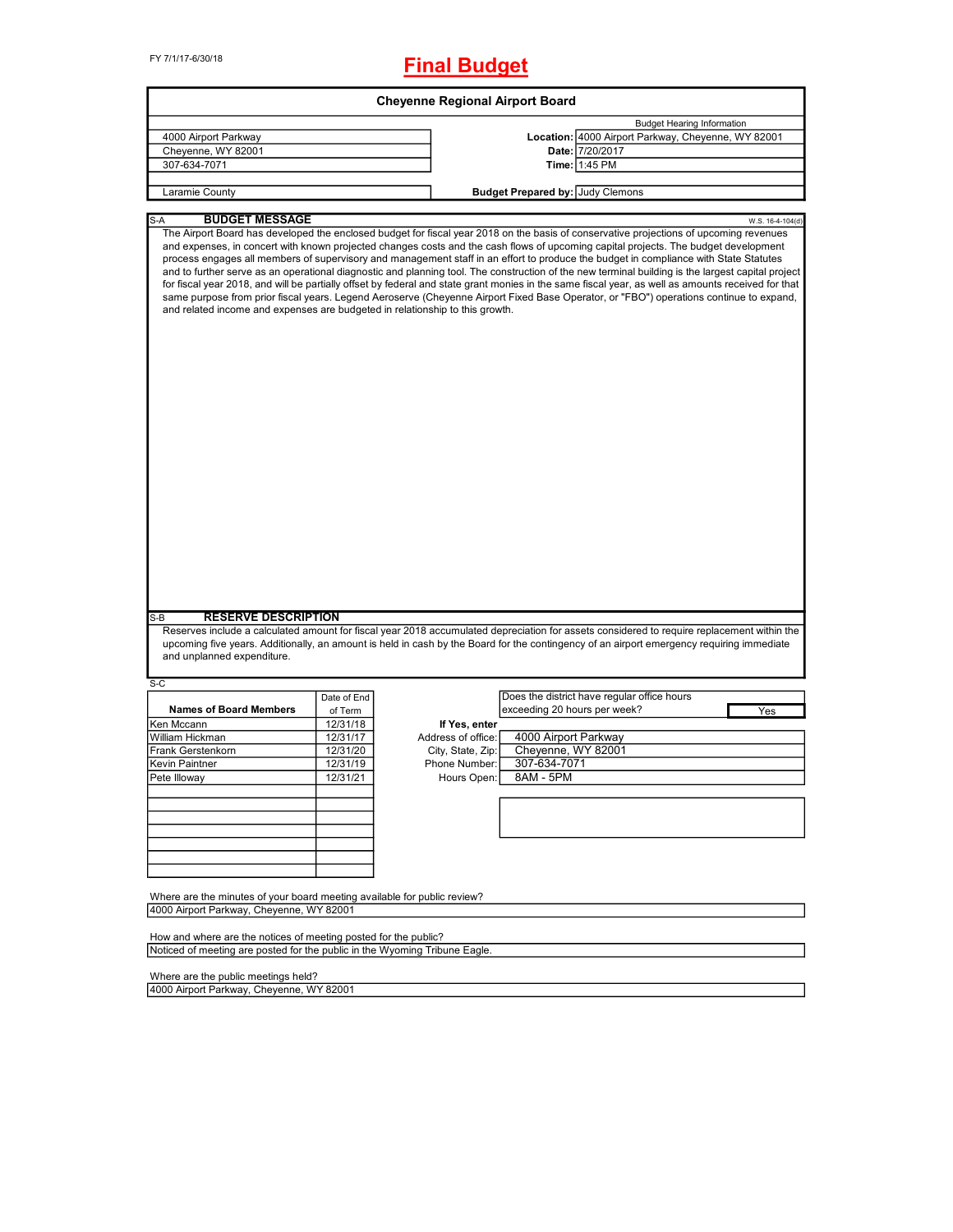## **FINAL BUDGET SUMMARY**

|       | <b>OVERVIEW</b>                                             | 2015-2016<br>Actual | 2016-2017<br>Estimated | 2017-2018<br>Proposed | Final Approval |
|-------|-------------------------------------------------------------|---------------------|------------------------|-----------------------|----------------|
|       |                                                             |                     |                        |                       |                |
| $S-1$ | <b>Total Budgeted Expenditures</b>                          | \$5,167,711         | \$4,483,634            | \$19,823,322          | \$19,823,322   |
| $S-2$ | <b>Total Principal to Pay on Debt</b>                       | \$324.912           | \$160.860              | \$278.807             | \$278,807      |
| $S-3$ | <b>Total Change to Restricted Funds</b>                     | \$0                 | \$6,284,161            | \$0                   | \$0            |
|       |                                                             |                     |                        |                       |                |
| $S-4$ | <b>Total General Fund and Forecasted Revenues Available</b> | \$13,505,234        | \$14,690,113           | \$22,908,315          | \$22,908,315   |
|       |                                                             |                     |                        |                       |                |
| $S-5$ | Amount requested from County Commissioners                  | \$0                 | \$0                    | \$0                   | \$0            |
|       |                                                             |                     |                        |                       |                |
| $S-6$ | <b>Additional Funding Needed:</b>                           |                     |                        | \$0                   | \$0            |

|        | <b>REVENUE SUMMARY</b>                                   | 2015-2016       | 2016-2017                | 2017-2018                       | <b>Final Approval</b> |
|--------|----------------------------------------------------------|-----------------|--------------------------|---------------------------------|-----------------------|
|        |                                                          | Actual          | Estimated                | Proposed                        |                       |
|        |                                                          |                 |                          |                                 |                       |
| $S-7$  | <b>Operating Revenues</b>                                | \$2,373,456     | \$2,191,982              | \$2,224,388                     | \$2,224,388           |
| $S-8$  | Tax levy (From the County Treasurer)                     | \$0             | \$0                      | \$0                             | \$0                   |
| $S-9$  | <b>Government Support</b>                                | \$1,188,132     | \$851,976                | \$5,095,464                     | \$5,095,464           |
| $S-10$ | Grants                                                   | \$463,147       | \$1,064,120              | \$11,139,678                    | \$11,139,678          |
| $S-11$ | Other County Support (Not from Co. Treas.)               | \$0             | \$0                      | \$0                             | \$0                   |
| $S-12$ | <b>Miscellaneous</b>                                     | \$1,999,476     | \$2,036,598              | \$2,187,510                     | \$2,187,510           |
| $S-13$ | <b>Other Forecasted Revenue</b>                          | \$0             | \$0                      | \$0                             | \$0                   |
|        |                                                          |                 |                          |                                 |                       |
| $S-14$ | <b>Total Revenue</b>                                     | \$6,024,211     | \$6,144,677              | \$20,647,040                    | \$20,647,040          |
|        | FY 7/1/17-6/30/18                                        |                 |                          | Cheyenne Regional Airport Board |                       |
|        | <b>EXPENDITURE SUMMARY</b>                               | 2015-2016       | 2016-2017                | 2017-2018                       | Final Approval        |
|        |                                                          | Actual          | Estimated                | Proposed                        |                       |
|        |                                                          |                 |                          |                                 |                       |
| $S-15$ | <b>Capital Outlay</b>                                    | \$1,504,989     | \$1,267,053              | \$15,842,350                    | \$15,842,350          |
| $S-16$ | <b>Interest and Fees On Debt</b>                         | \$178,124       | \$107,256                | \$76,482                        | \$76,482              |
| $S-17$ | <b>Administration</b>                                    | \$309,109       | \$289,635                | \$335,655                       | \$335,655             |
| $S-18$ | <b>Operations</b>                                        | \$2,776,159     | \$2,390,851              | \$3,110,990                     | \$3,110,990           |
| $S-19$ | <b>Indirect Costs</b>                                    | \$399,331       | \$428,838                | \$457,845                       | \$457,845             |
|        |                                                          | \$5,167,711     | \$4,483,634              | \$19,823,322                    |                       |
| $S-20$ | <b>Total Expenditures</b>                                |                 |                          |                                 | \$19,823,322          |
|        |                                                          | 2015-2016       | 2016-2017                | 2017-2018                       |                       |
|        | <b>DEBT SUMMARY</b>                                      | Actual          | Estimated                | Proposed                        | Final Approval        |
|        |                                                          |                 |                          |                                 |                       |
| $S-21$ | <b>Principal Paid on Debt</b>                            | \$324,912       | \$160,860                | \$278,807                       | \$278,807             |
|        |                                                          |                 |                          |                                 |                       |
|        | <b>CASH AND INVESTMENTS</b>                              | 2015-2016       | 2016-2017                | 2017-2018                       | <b>Final Approval</b> |
|        |                                                          | Actual          | Estimated                | Proposed                        |                       |
|        |                                                          |                 |                          |                                 |                       |
| $S-22$ | <b>TOTAL GENERAL FUNDS</b>                               | \$7.481.024     | \$8,545,436              | \$2,261,275                     | \$2,261,275           |
|        |                                                          |                 |                          |                                 |                       |
|        |                                                          |                 |                          |                                 |                       |
|        | <b>Summary of Reserve Funds</b>                          |                 |                          |                                 |                       |
| $S-23$ | <b>Beginning Balance in Reserve Accounts</b>             |                 |                          |                                 |                       |
| $S-24$ | a. Depreciation Reserve                                  | \$0             | \$0                      | \$6,153,194                     | \$6,153,194           |
| $S-25$ | b. Other Reserve                                         | \$0             | \$0                      | \$0                             | \$0                   |
| $S-26$ | c. Emergency Reserve (Cash)                              | $\overline{50}$ | $\overline{50}$          | \$130.967                       | \$130,967             |
|        | Total Reserves (a+b+c)                                   | \$0             | \$0                      | \$6,284,161                     | \$6,284,161           |
| $S-27$ | Amount to be added                                       |                 |                          |                                 |                       |
| $S-28$ | a. Depreciation Reserve                                  | \$0             | \$6,153,194              | \$0                             | \$0                   |
| $S-29$ | b. Other Reserve                                         | \$0             | \$0                      | \$0                             | \$0                   |
| $S-30$ | c. Emergency Reserve (Cash)<br>Total to be added (a+b+c) | \$0<br>\$0      | \$130,967<br>\$6,284,161 | \$0<br>\$0                      | \$0<br>\$0            |

| $S-31$ | Subtotal                             | \$0 | \$6.284.161 | \$6.284.161 | \$6.284.161           |
|--------|--------------------------------------|-----|-------------|-------------|-----------------------|
| $S-32$ | <b>Less Total to be spent</b>        | \$0 | ا 30        | \$0         | \$0                   |
| $S-33$ | TOTAL RESERVES AT END OF FISCAL YEAR | \$0 | \$6.284.161 | \$6.284.161 | \$6.284.161           |
|        |                                      |     |             |             | <b>End of Summary</b> |

*Budget Officer / District Official (if not same as "Submitted by")*

Date adopted by Special District

Cheyenne, WY 82001 **DISTRICT ADDRESS:** 4000 Airport Parkway **PREPARED** BY: Judy Clemons

**DISTRICT PHONE:** 307-634-7071

3/27/17 *Form approved by Wyoming Department of Audit, Public Funds Division* Prepared in compliance with the Uniform Municipal Fiscal Procedures Act (W.S. 16-4-101 through 124) as it applies.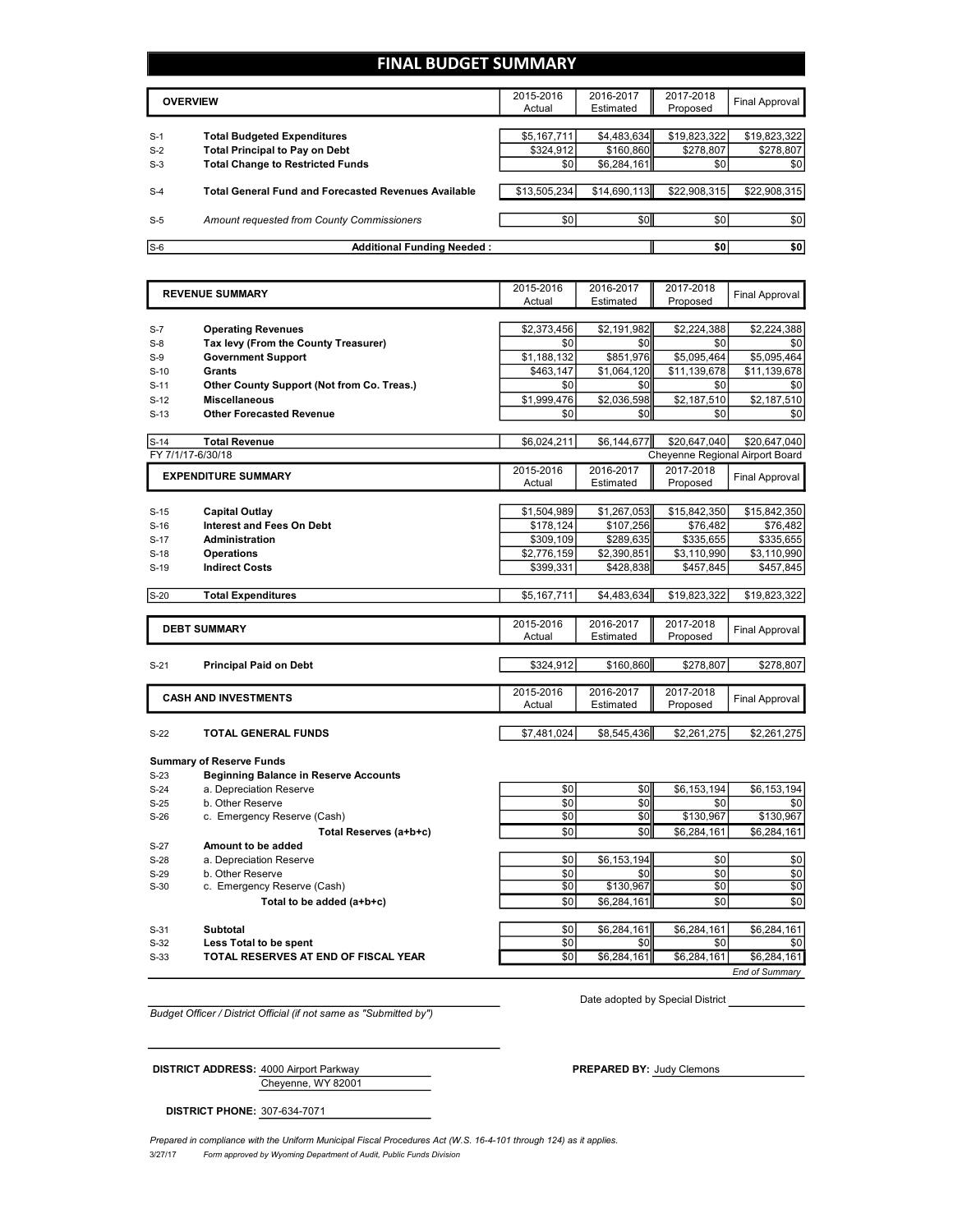# **Final Budget**

Cheyenne Regional Airport Board

**PROPERTY TAXES AND ASSESSMENTS**

**NAME OF DISTRICT/BOARD**

**FYE** 6/30/2018

|         |                                                | 2015-2016 | 2016-2017 | 2017-2018 |
|---------|------------------------------------------------|-----------|-----------|-----------|
|         |                                                | Actual    | Estimated | Proposed  |
| $R-1$   | <b>Property Taxes and Assessments Received</b> |           |           |           |
| $R-1.1$ | Tax Levy (From the County Treasurer)           | \$0       | \$0       | \$0       |
| $R-1.2$ | <b>Other County Support</b>                    | \$0       | \$0       | \$0       |
|         |                                                |           |           |           |

| 2015-2016 | 2016-2017 | 2017-2018 |                |
|-----------|-----------|-----------|----------------|
| Actual    | Estimated | Proposed  | Final Approval |
|           |           |           |                |
| 50        |           |           |                |
| DL.       |           |           |                |

## **FORECASTED REVENUE**

|         |                                              | 2015-2016   | 2016-2017               | 2017-2018    | <b>Final Approval</b> |
|---------|----------------------------------------------|-------------|-------------------------|--------------|-----------------------|
|         |                                              | Actual      | Estimated               | Proposed     |                       |
| $R-2$   | <b>Revenues from Other Governments</b>       |             |                         |              |                       |
| $R-2.1$ | <b>State Aid</b>                             | \$0         | \$0                     | \$0          |                       |
| $R-2.2$ | Additional County Aid (non-treasurer)        | \$1,188,132 | \$851,976               | \$5,095,464  | \$5,095,464           |
| $R-2.3$ | City (or Town) Aid                           | \$0         | \$0                     | \$0          |                       |
| $R-2.4$ | Other (Specify)                              |             |                         |              |                       |
| $R-2.5$ | <b>Total Government Support</b>              | \$1,188,132 | \$851,976               | \$5,095,464  | \$5,095,464           |
| $R-3$   | <b>Operating Revenues</b>                    |             |                         |              |                       |
| $R-3.1$ | <b>Customer Charges</b>                      | \$2,373,456 | \$2,191,982             | \$2,224,388  | \$2,224,388           |
| $R-3.2$ | Sales of Goods or Services                   | \$0         | \$0                     | \$0          |                       |
| $R-3.3$ | <b>Other Assessments</b>                     | \$0         | \$0                     | \$0          |                       |
| $R-3.4$ | <b>Total Operating Revenues</b>              | \$2,373,456 | \$2,191,982             | \$2,224,388  | \$2,224,388           |
| $R-4$   | Grants                                       |             |                         |              |                       |
| $R-4.1$ | <b>Direct Federal Grants</b>                 | \$240,483   | \$1,022,437             | \$4,502,961  | \$4,502,961           |
| $R-4.2$ | Federal Grants thru State Agencies           | \$0         | \$0                     | \$0          |                       |
| $R-4.3$ | <b>Grants from State Agencies</b>            | \$222,664   | \$41,684                | \$6,636,717  | \$6,636,717           |
| $R-4.4$ | <b>Total Grants</b>                          | \$463,147   | \$1,064,120             | \$11,139,678 | \$11,139,678          |
| $R-5$   | <b>Miscellaneous Revenue</b>                 |             |                         |              |                       |
| $R-5.1$ | Interest                                     | \$19,199    | \$23,102                | \$1,000      | \$1,000               |
| $R-5.2$ | Other: Specify<br><b>Equipment Sales</b>     | \$5,933     | \$0                     | \$5,000      | \$5,000               |
| $R-5.3$ | Other: See Additional                        | \$1,974,343 | $\overline{$2,013,496}$ | \$2,181,510  | \$2,181,510           |
| $R-5.4$ | <b>Total Miscellaneous</b>                   | \$1,999,476 | \$2,036,598             | \$2,187,510  | \$2,187,510           |
| $R-5.5$ | <b>Total Forecasted Revenue</b>              | \$6,024,211 | \$6,144,677             | \$20,647,040 | \$20,647,040          |
| $R-6$   | <b>Other Forecasted Revenue</b>              |             |                         |              |                       |
| $R-6.1$ | a. Other past due-as estimated by Co. Treas. | \$0         | \$0                     | \$0          |                       |
| $R-6.2$ | b. Other forecasted revenue (specify):       |             |                         |              |                       |
| $R-6.3$ |                                              |             |                         |              |                       |
| $R-6.4$ |                                              |             |                         |              |                       |
| $R-6.5$ |                                              |             |                         |              |                       |
| $R-6.6$ | Total Other Forecasted Revenue (a+b)         | \$0         | \$0                     | \$0          | \$0                   |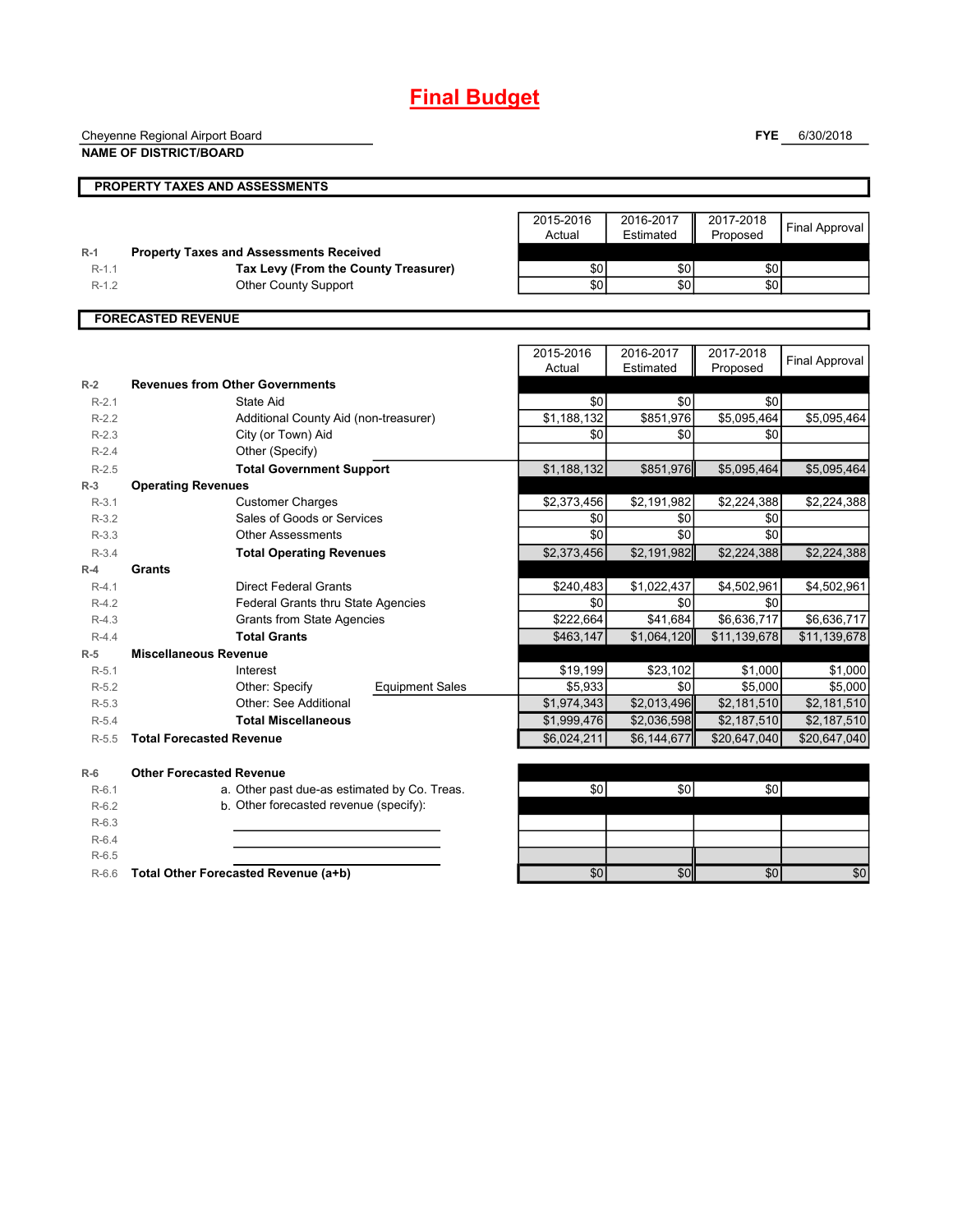# **CAPITAL OUTLAY BUDGET**

| $E-1$     | <b>Capital Outlay</b>          |             |             |              |
|-----------|--------------------------------|-------------|-------------|--------------|
| $E-1.1$   | <b>Real Property</b>           | \$0         | \$0         | \$0          |
| $E-1.2$   | Vehicles                       | \$0         | \$0         | \$0          |
| $E-1.3$   | <b>Office Equipment</b>        | \$0         | \$0         | \$0          |
| $E-1.4$   | Other (Specify)                |             |             |              |
| $E-1.5$   | Airport Terminal               | \$1,180,483 | \$1,231,441 | \$15,614,500 |
| $E-1.6$   | <b>FBO Fueling Test Equipm</b> | \$0         | \$4.598     | \$0          |
| $E - 1.7$ | see additional details         | \$324.506   | \$31.014    | \$227,850    |
| $E-1.8$   | <b>TOTAL CAPITAL OUTLAY</b>    | \$1,504,989 | \$1,267,053 | \$15,842,350 |
|           |                                |             |             |              |

|         |                             |                         | 2015-2016   | 2016-2017   | 2017-2018    |                |
|---------|-----------------------------|-------------------------|-------------|-------------|--------------|----------------|
|         |                             |                         | Actual      | Estimated   | Proposed     | Final Approval |
|         | <b>Capital Outlay</b>       |                         |             |             |              |                |
| $E-1.1$ |                             | <b>Real Property</b>    | \$0         | \$0         | \$0          |                |
| $E-1.2$ |                             | Vehicles                | \$0         | \$0         | \$0          |                |
| $E-1.3$ |                             | Office Equipment        | \$0         | \$0         | \$0          |                |
| $E-1.4$ |                             | Other (Specify)         |             |             |              |                |
| $E-1.5$ |                             | Airport Terminal        | \$1,180,483 | \$1,231,441 | \$15,614,500 | \$15,614,500   |
| $E-1.6$ |                             | FBO Fueling Test Equipm | \$0         | \$4.598     | \$0          |                |
| $E-1.7$ |                             | see additional details  | \$324,506   | \$31,014    | \$227,850    | \$227,850      |
| $E-1.8$ | <b>TOTAL CAPITAL OUTLAY</b> |                         | \$1,504,989 | \$1,267,053 | \$15,842,350 | \$15,842,350   |

### **ADMINISTRATION BUDGET**

|           |                                      |                                 | nuuai     | ∟sumat∈u  | <b>Lipposed</b> |
|-----------|--------------------------------------|---------------------------------|-----------|-----------|-----------------|
| $E-2$     | <b>Personnel Services</b>            |                                 |           |           |                 |
| $E - 2.1$ |                                      | Administrator                   | \$232,134 | \$236,161 | \$280,063       |
| $E-2.2$   |                                      | Secretary                       | \$0       | \$0       | \$0             |
| $E - 2.3$ |                                      | Clerical                        | \$0       | \$0       | \$0             |
| $E-2.4$   |                                      | Other (Specify)                 |           |           |                 |
| $E-2.5$   |                                      |                                 |           |           |                 |
| $E - 2.6$ |                                      |                                 |           |           |                 |
| $E - 2.7$ |                                      |                                 |           |           |                 |
| $E-3$     | <b>Board Expenses</b>                |                                 |           |           |                 |
| $E - 3.1$ |                                      | Travel                          | \$0       | \$0       | \$0             |
| $E - 3.2$ |                                      | Mileage                         | \$0       | \$0       | \$0             |
| $E - 3.3$ |                                      | Other (Specify)                 |           |           |                 |
| $E - 3.4$ |                                      | <b>Board Accomodations</b>      | \$1,947   | \$5,418   | \$2,500         |
| $E-3.5$   |                                      |                                 |           |           |                 |
| $E - 3.6$ |                                      |                                 |           |           |                 |
| $E-4$     | <b>Contractual Services</b>          |                                 |           |           |                 |
| $E-4.1$   |                                      | Legal                           | \$48,798  | \$10,613  | \$15,000        |
| $E-4.2$   |                                      | Accounting/Auditing             | \$17,034  | \$25,034  | \$24,000        |
| $E-4.3$   |                                      | Other (Specify)                 |           |           |                 |
| $E-4.4$   |                                      |                                 |           |           |                 |
| $E-4.5$   |                                      |                                 |           |           |                 |
| $E-4.6$   |                                      |                                 |           |           |                 |
| $E-5$     | <b>Other Administrative Expenses</b> |                                 |           |           |                 |
| $E - 5.1$ |                                      | <b>Office Supplies</b>          | \$6,248   | \$9,680   | \$9,459         |
| $E-5.2$   |                                      | Office equipment, rent & repair | \$0       | \$0       | \$0             |
| $E-5.3$   |                                      | Education                       | \$0       | \$0       | \$0             |
| $E-5.4$   |                                      | Registrations                   | \$0       | \$0       | \$0             |
| $E-5.5$   |                                      | Other (Specify)                 |           |           |                 |
| $E-5.6$   |                                      | Legal Advertising               | \$2,948   | \$2,728   | \$4,634         |
| $E-5.7$   |                                      |                                 |           |           |                 |
| $E - 5.8$ |                                      |                                 |           |           |                 |
| $E-6$     | <b>TOTAL ADMINISTRATION</b>          |                                 | \$309,109 | \$289,635 | \$335,655       |

|                         |                                      | 2015-2016 | 2016-2017 | 2017-2018 | <b>Final Approval</b> |
|-------------------------|--------------------------------------|-----------|-----------|-----------|-----------------------|
|                         |                                      | Actual    | Estimated | Proposed  |                       |
| $\overline{\mathbf{r}}$ | <b>Personnel Services</b>            |           |           |           |                       |
| $E - 2.1$               | Administrator                        | \$232,134 | \$236,161 | \$280,063 | \$280,063             |
| $E - 2.2$               | Secretary                            | \$0       | \$0       | \$0       |                       |
| $E - 2.3$               | Clerical                             | \$0       | \$0       | \$0       |                       |
| $E - 2.4$               | Other (Specify)                      |           |           |           |                       |
| $E - 2.5$               |                                      |           |           |           |                       |
| $E - 2.6$               |                                      |           |           |           |                       |
| $E - 2.7$               |                                      |           |           |           |                       |
| 3.                      | <b>Board Expenses</b>                |           |           |           |                       |
| $E - 3.1$               | Travel                               | \$0       | \$0       | \$0       |                       |
| $E-3.2$                 | Mileage                              | \$0       | \$0       | \$0       |                       |
| $E - 3.3$               | Other (Specify)                      |           |           |           |                       |
| $E - 3.4$               | <b>Board Accomodations</b>           | \$1,947   | \$5,418   | \$2,500   | \$2,500               |
| $E-3.5$                 |                                      |           |           |           |                       |
| $E - 3.6$               |                                      |           |           |           |                       |
| ı.                      | <b>Contractual Services</b>          |           |           |           |                       |
| $E - 4.1$               | Legal                                | \$48,798  | \$10,613  | \$15,000  | \$15,000              |
| $E - 4.2$               | Accounting/Auditing                  | \$17,034  | \$25,034  | \$24,000  | \$24,000              |
| $E-4.3$                 | Other (Specify)                      |           |           |           |                       |
| $E - 4.4$               |                                      |           |           |           |                       |
| $E-4.5$                 |                                      |           |           |           |                       |
| $E - 4.6$               |                                      |           |           |           |                       |
| $\overline{\mathbf{5}}$ | <b>Other Administrative Expenses</b> |           |           |           |                       |
| $E - 5.1$               | <b>Office Supplies</b>               | \$6,248   | \$9,680   | \$9,459   | \$9,459               |
| $E - 5.2$               | Office equipment, rent & repair      | \$0       | \$0       | \$0       |                       |
| $E - 5.3$               | Education                            | \$0       | \$0       | \$0       |                       |
| $E - 5.4$               | Registrations                        | \$0       | \$0       | \$0       |                       |
| $E - 5.5$               | Other (Specify)                      |           |           |           |                       |
| $E - 5.6$               | Legal Advertising                    | \$2,948   | \$2,728   | \$4,634   | \$4,634               |
| $E - 5.7$               |                                      |           |           |           |                       |
| $E - 5.8$               |                                      |           |           |           |                       |
| ŝ                       | <b>TOTAL ADMINISTRATION</b>          | \$309,109 | \$289,635 | \$335,655 | \$335,655             |
|                         |                                      |           |           |           |                       |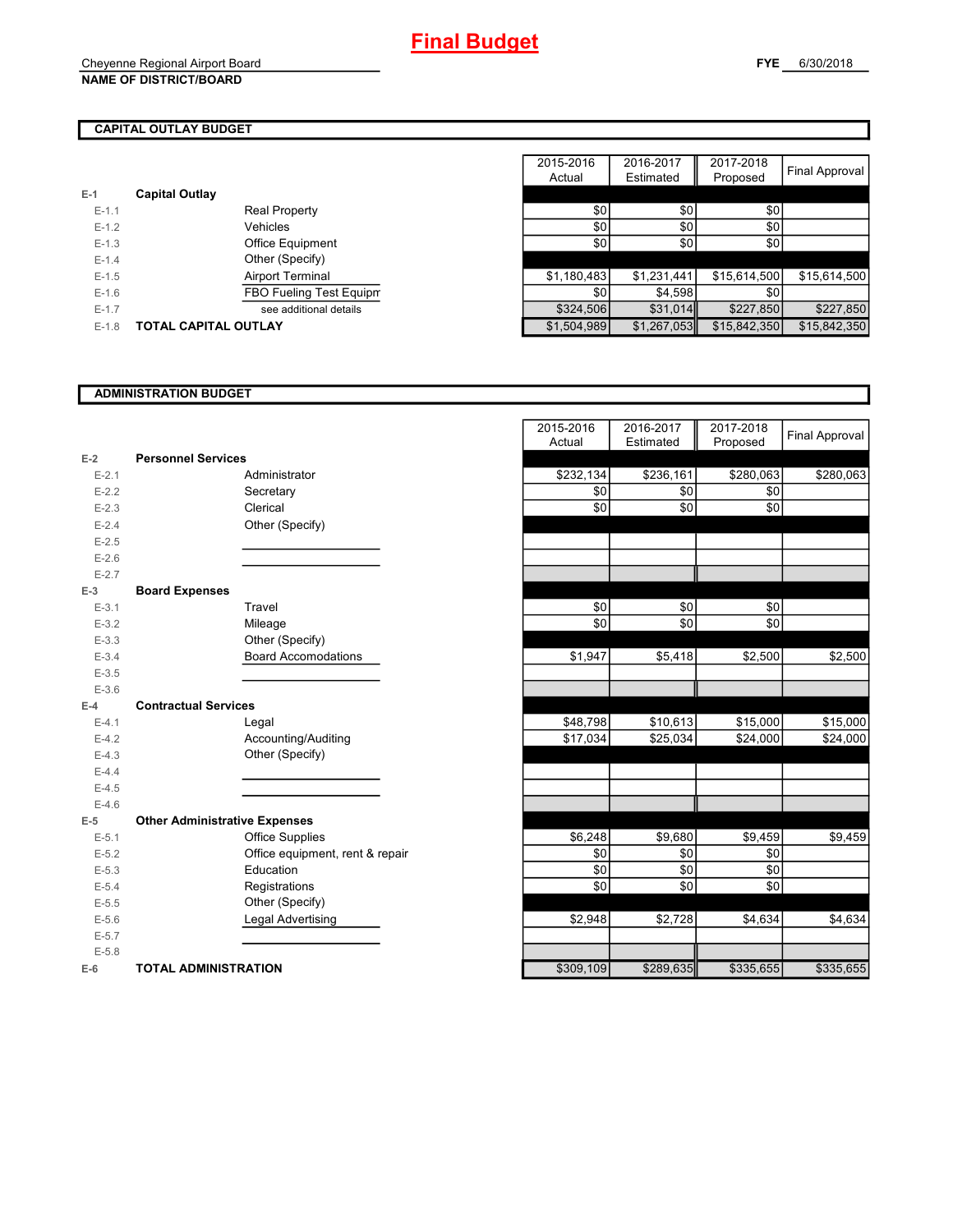# **OPERATIONS BUDGET**

| $E-7$     | <b>Personnel Services</b>              |             |             |             |
|-----------|----------------------------------------|-------------|-------------|-------------|
| $E - 7.1$ | Wages--Operations                      | \$445,948   | \$423,564   | \$524,238   |
| $E - 7.2$ | <b>Service Contracts</b>               | \$0         | \$0         | \$0         |
| $E - 7.3$ | Other (Specify)                        |             |             |             |
| $E - 7.4$ |                                        |             |             |             |
| $E - 7.5$ |                                        |             |             |             |
| $E - 7.6$ |                                        |             |             |             |
| $E-8$     | <b>Travel</b>                          |             |             |             |
| $E-8.1$   | Mileage                                | \$0         | \$0         | \$0         |
| $E-8.2$   | Other (Specify)                        |             |             |             |
| $E-8.3$   | Lodging, and Meals                     | \$7,421     | \$10,399    | \$14,000    |
| $E - 8.4$ |                                        |             |             |             |
| $E - 8.5$ |                                        |             |             |             |
| $E-9$     | <b>Operating supplies (List)</b>       |             |             |             |
| $E-9.1$   | <b>Tower Supplies</b>                  | \$0         | \$0         | \$100       |
| $E-9.2$   |                                        |             |             |             |
| $E-9.3$   |                                        |             |             |             |
| $E-9.4$   |                                        |             |             |             |
| $E-9.5$   |                                        |             |             |             |
| $E-10$    | <b>Program Services (List)</b>         |             |             |             |
| $E-10.1$  |                                        |             |             |             |
| $E-10.2$  |                                        |             |             |             |
| $E-10.3$  |                                        |             |             |             |
| $E-10.4$  |                                        |             |             |             |
| $E-10.5$  |                                        |             |             |             |
| $E-11$    | <b>Contractual Arrangements (List)</b> |             |             |             |
| $E-11.1$  |                                        |             |             |             |
| $E-11.2$  |                                        |             |             |             |
| $E-11.3$  |                                        |             |             |             |
| $E-11.4$  |                                        |             |             |             |
| $E-11.5$  |                                        |             |             |             |
| $E-12$    | <b>Other operations (Specify)</b>      |             |             |             |
| $E-12.1$  |                                        |             |             |             |
| $E-12.2$  |                                        |             |             |             |
| $E-12.3$  |                                        |             |             |             |
| $E-12.4$  |                                        |             |             |             |
| $E-12.5$  | see additional details                 | \$2,322,791 | \$1,956,889 | \$2,572,652 |
| $E-13$    | <b>TOTAL OPERATIONS</b>                | \$2,776,159 | \$2,390,851 | \$3,110,990 |

|                  |                                        | 2015-2016<br>2016-2017<br>2017-2018       | <b>Final Approval</b> |
|------------------|----------------------------------------|-------------------------------------------|-----------------------|
|                  |                                        | Proposed<br>Actual<br>Estimated           |                       |
| $\overline{7}$   | <b>Personnel Services</b>              |                                           |                       |
| $E - 7.1$        | Wages--Operations                      | \$445,948<br>\$423,564<br>\$524,238       | \$524,238             |
| $E - 7.2$        | <b>Service Contracts</b>               | \$0<br>\$0<br>\$0                         |                       |
| $E - 7.3$        | Other (Specify)                        |                                           |                       |
| $E - 7.4$        |                                        |                                           |                       |
| $E - 7.5$        |                                        |                                           |                       |
| $E - 7.6$        |                                        |                                           |                       |
| 8                | <b>Travel</b>                          |                                           |                       |
| $E-8.1$          | Mileage<br>Other (Specify)             | \$0<br>\$0<br>\$0                         |                       |
| $E-8.2$          |                                        |                                           |                       |
| $E-8.3$          | Lodging, and Meals                     | \$7,421<br>\$10,399<br>\$14,000           | \$14,000              |
| $E-8.4$          |                                        |                                           |                       |
| $E-8.5$<br>9     |                                        |                                           |                       |
|                  | <b>Operating supplies (List)</b>       | \$0<br>\$0<br>\$100                       | \$100                 |
| $E-9.1$          | <b>Tower Supplies</b>                  |                                           |                       |
| $E-9.2$          |                                        |                                           |                       |
| $E-9.3$          |                                        |                                           |                       |
| $E-9.4$          |                                        |                                           |                       |
| $E-9.5$<br>$-10$ | <b>Program Services (List)</b>         |                                           |                       |
| $E-10.1$         |                                        |                                           |                       |
| $E-10.2$         |                                        |                                           |                       |
| $E-10.3$         |                                        |                                           |                       |
| $E-10.4$         |                                        |                                           |                       |
| $E-10.5$         |                                        |                                           |                       |
| 11               | <b>Contractual Arrangements (List)</b> |                                           |                       |
| $E-11.1$         |                                        |                                           |                       |
| $E-11.2$         |                                        |                                           |                       |
| $E-11.3$         |                                        |                                           |                       |
| $E-11.4$         |                                        |                                           |                       |
| $E-11.5$         |                                        |                                           |                       |
| 12               | <b>Other operations (Specify)</b>      |                                           |                       |
| $E-12.1$         |                                        |                                           |                       |
| $E-12.2$         |                                        |                                           |                       |
| $E-12.3$         |                                        |                                           |                       |
| $E-12.4$         |                                        |                                           |                       |
| $E-12.5$         | see additional details                 | \$2,322,791<br>\$1,956,889<br>\$2,572,652 | \$2,572,652           |
| $-13$            | <b>TOTAL OPERATIONS</b>                | \$2,776,159<br>\$2,390,851<br>\$3,110,990 | \$3,110,990           |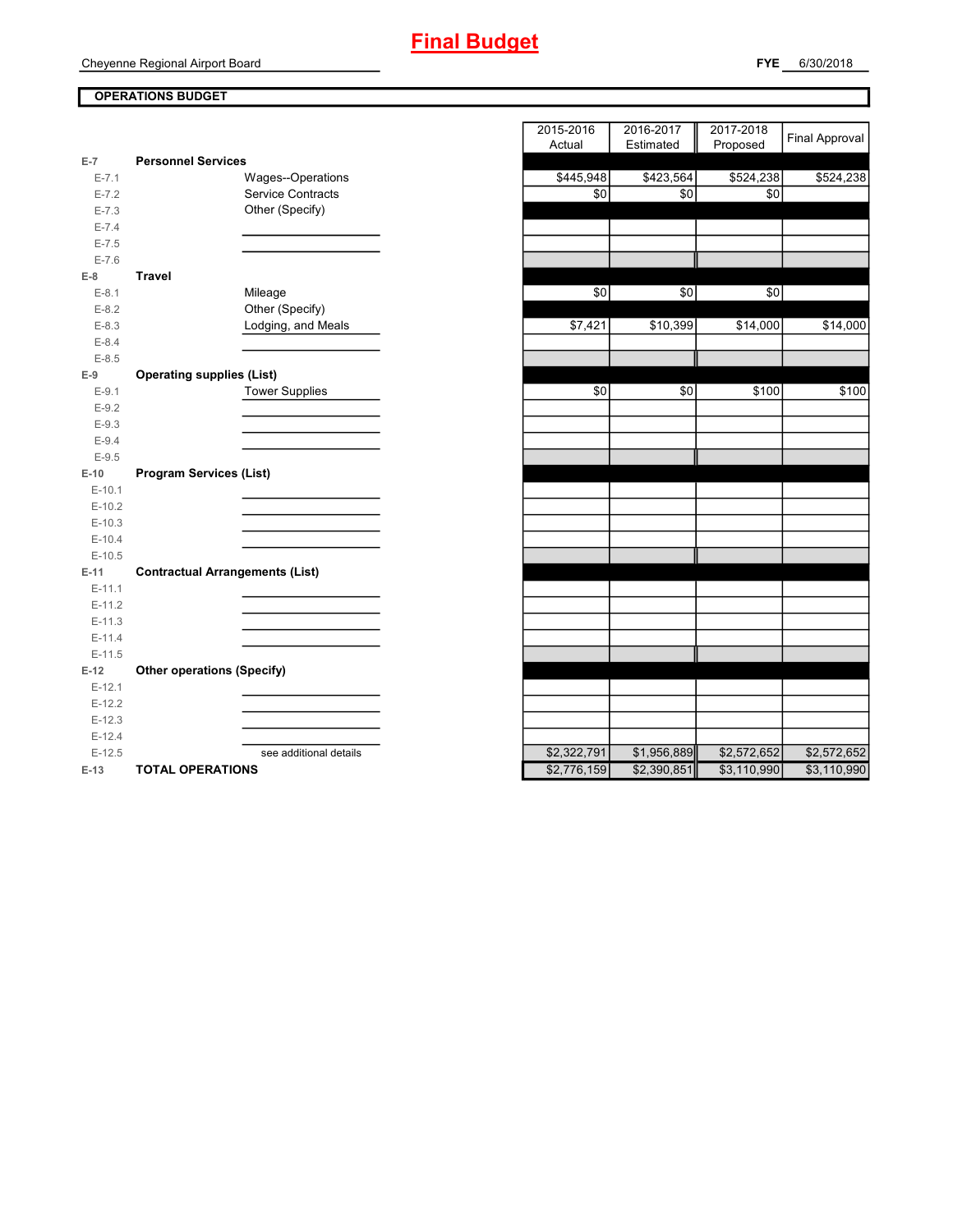## **INDIRECT COSTS BUDGET**

|          |                              | nuuai     | Lounatou  | <b>Lindhosed</b> |
|----------|------------------------------|-----------|-----------|------------------|
| $E-14$   | Insurance                    |           |           |                  |
| $E-14.1$ | Liability                    | \$12,150  | \$12,696  | \$12,774         |
| $E-14.2$ | Buildings and vehicles       | \$106,934 | \$119,125 | \$95,442         |
| $E-14.3$ | Equipment                    | \$0       | \$0       | \$0              |
| $E-14.4$ | Other (Specify)              |           |           |                  |
| $E-14.5$ |                              |           |           |                  |
| $E-14.6$ |                              |           |           |                  |
| $E-14.7$ |                              |           |           |                  |
| $E-15$   | Indirect payroll costs:      |           |           |                  |
| $E-15.1$ | FICA (Social Security) taxes | \$51,157  | \$49,645  | \$59,550         |
| $E-15.2$ | <b>Workers Compensation</b>  | \$9,402   | \$8,756   | \$10,145         |
| $E-15.3$ | Unemployment Taxes           | \$140     | \$1,754   | \$2,500          |
| $E-15.4$ | Retirement                   | \$100,012 | \$103,162 | \$122,809        |
| $E-15.5$ | <b>Health Insurance</b>      | \$119,535 | \$133,700 | \$154,625        |
| $E-15.6$ | Other (Specify)              | \$0       | \$0       | \$0              |
| $E-15.7$ |                              |           |           |                  |
| $E-15.8$ |                              |           |           |                  |
| $E-15.9$ |                              |           |           |                  |
| $E-16$   | <b>Depreciation Expenses</b> |           |           |                  |
| $E-17$   | <b>TOTAL INDIRECT COSTS</b>  | \$399,331 | \$428,838 | \$457,845        |
|          |                              |           |           |                  |

|          |                               | 2015-2016<br>Actual | 2016-2017<br>Estimated | 2017-2018<br>Proposed | Final Approval |
|----------|-------------------------------|---------------------|------------------------|-----------------------|----------------|
| $E-14$   | <b>Insurance</b>              |                     |                        |                       |                |
| $E-14.1$ | Liability                     | \$12,150            | \$12,696               | \$12,774              |                |
|          |                               |                     |                        |                       | \$12,774       |
| $E-14.2$ | <b>Buildings and vehicles</b> | \$106,934           | \$119,125              | \$95,442              | \$95,442       |
| $E-14.3$ | Equipment                     | \$0                 | \$0                    | \$0                   |                |
| $E-14.4$ | Other (Specify)               |                     |                        |                       |                |
| $E-14.5$ |                               |                     |                        |                       |                |
| $E-14.6$ |                               |                     |                        |                       |                |
| $E-14.7$ |                               |                     |                        |                       |                |
| $E-15$   | Indirect payroll costs:       |                     |                        |                       |                |
| $E-15.1$ | FICA (Social Security) taxes  | \$51,157            | \$49,645               | \$59,550              | \$59,550       |
| $E-15.2$ | <b>Workers Compensation</b>   | \$9,402             | \$8,756                | \$10,145              | \$10,145       |
| $E-15.3$ | <b>Unemployment Taxes</b>     | \$140               | \$1,754                | \$2,500               | \$2,500        |
| $E-15.4$ | Retirement                    | \$100,012           | \$103,162              | \$122,809             | \$122,809      |
| $E-15.5$ | Health Insurance              | \$119,535           | \$133,700              | \$154,625             | \$154,625      |
| $E-15.6$ | Other (Specify)               | \$0                 | \$0                    | \$0                   |                |
| $E-15.7$ |                               |                     |                        |                       |                |
| $E-15.8$ |                               |                     |                        |                       |                |
| $E-15.9$ |                               |                     |                        |                       |                |
| E-16     | <b>Depreciation Expenses</b>  |                     |                        |                       |                |
| $E-17$   | <b>TOTAL INDIRECT COSTS</b>   | \$399,331           | \$428,838              | \$457,845             | \$457,845      |
|          |                               |                     |                        |                       |                |

#### **DEBT SERVICE BUDGET**

|         |                           | 2015-2016 | 2016-2017 | 2017-2018 |                |
|---------|---------------------------|-----------|-----------|-----------|----------------|
|         |                           | Actual    | Estimated | Proposed  | Final Approval |
| $D-1$   | <b>Debt Service</b>       |           |           |           |                |
| $D-1.1$ | Principal                 | \$324.912 | \$160.860 | \$278.807 | \$278.807      |
| $D-1.2$ | Interest                  | \$178.124 | \$107.256 | \$76.482  | \$76.482       |
| $D-1.3$ | Fees                      | \$0       | \$0       | \$0       |                |
| $D-2$   | <b>TOTAL DEBT SERVICE</b> | \$503,036 | \$268,116 | \$355,289 | \$355,289      |

#### Cheyenne Regional Airport Board